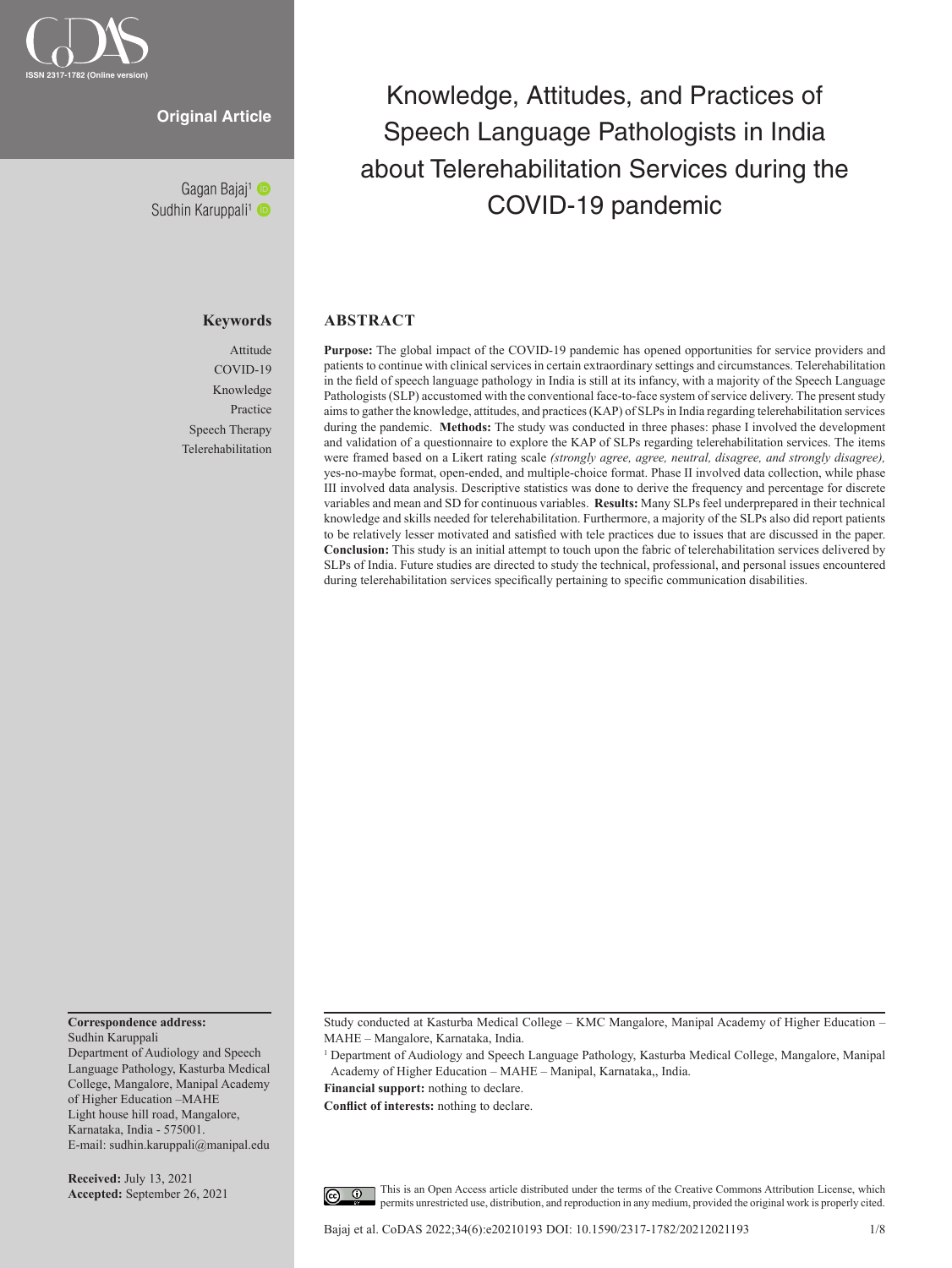# **INTRODUCTION**

The Coronavirus disease (COVID-19) pandemic started due to a highly infectious disease caused by a newly discovered coronavirus in December 2019 in Wuhan, China. The disease gets transmitted through droplets that are generated when an infected person exhales, sneezes, or coughs. The global impact of COVID-19 pandemic has called upon for desperate and immediate strategic, innovative, and adaptive methods for health-care service delivery. The use of interactive telemedicine has been evident as early as 1959 in the transmission of neurological findings<sup>(1)</sup>, with the field of telemedicine in terms of both healthcare delivery and technology evolving with time<sup>(2)</sup>. With the usage of wireless broadband technology progressing, and the internet becoming a universal phenomenon, patient education with real-time video and audio consultations have become a reality. Such state-of-the-art consultation methods use existing computing devices belonging to service providers and receivers, making it convenient for the former to gather clinical data for effective service delivery $(2)$ , thereby overcoming barriers of geographical distance.

Speech language pathologists (SLPs) are among the highly vulnerable health professionals, who are associated with individuals with communication and swallowing disabilities, mostly requiring to be in close physical proximity during diagnostic and interventional based procedures. Patients with communication disabilities in India have limited access to speech and language services due to the shortage of service providers<sup>(3)</sup>. This has resulted in the urgent need to meet the demands of these individuals who seek such clinical services in their respective regions across India. With access to widespread internet connectivity throughout the country, there is emerging scope for SLPs to engage in telepractice to offer their clinical services to the public<sup> $(4)$ </sup>. The American Speech-Language-Hearing Association (ASHA) adopted the term telepractice as an alternative to telehealth or telemedicine to evade confusion that such services are provided only by medical professionals. ASHA states telepractice as the application of telecommunications technology to the delivery of professional services delivered by audiologists and SLPs at a distance by connecting client to clinician or clinician to clinician for consultation, assessment, and/or intervention. However, the American Telemedicine Association does include all services delivered by SLPs and audiologists to be included under a broader generic term called telerehabilitation. Research reports 40% of the tele-based services conducted on communication disabilities, primarily focused on assessment or intervention, with the largest number of published studies on the same being reported from the United States of America (32%), followed by Australia (29%)<sup>(5)</sup>. The applications of telerehabilitation in the field of speech language pathology have been reported in the areas of stuttering, swallowing dysfunction, speech and language disorders in children, adult neurogenic language and speech disorders, laryngectomy, and voice disorders<sup>(6)</sup>. Mohan et al.<sup>(4)</sup> carried out a survey among 205 Indian SLPs and audiologists about telepractice services. They reported that majority of the SLPs and audiologists in India were aware of telepractice as a mode of service delivery but only one-tenth

of the surveyed participants actively engaged in telepractice services. As reported in their study, the disorders which were being dealt in telepractice mode by the professionals involved childhood aphasia, specific language impairment, motor speech disorders in children, dysphagia in children and adults, auditory processing disorders and vestibular disorders. A Korean study done on the perception of SLPs on telepractice found roughly only  $6\%$  of the respondents to practice telerehabilitation services<sup>(7)</sup>. The authors of this study also reported the poor acceptance of telerehabilitation services by SLPs who have more clinical experience, thereby considering such online delivery services as incomparable to the traditional therapy. A Croatian study $(8)$ , surveyed 255 SLPs on the perceptions and applications of telepractice in SLP settings during the COVID-19 pandemic and found 71% of SLPs to have offered telerehabilitation services, out of which only 54% admitted being satisfied with the delivery mode. Contrastively, a very high level of satisfaction (ranging from 93.7-99%) was reported by patients who received telerehabilitation services from speech language pathologists, physical therapists, and occupational therapists<sup>(9)</sup>.

Telerehabilitation has opened opportunities for service providers and patients to continue with the clinical services in certain extraordinary settings and circumstances. Advantages of telerehabilitation services might be promising for continuing undisrupted clinical services during a situation like a natural disaster<sup>(10)</sup>. Prior to the onset of the present pandemic, only about 10% of SLPs reported indulging in telerehabilitation services or training as compared to greater than 60% SLPs either getting trained or practicing telerehabilitation around May 2020(<sup>11</sup>). However, many SLPs expressed that sudden transition to telerehabilitation services since COVID 19 pandemic has left them feel underprepared and overwhelmed<sup>(11)</sup>. The sudden uptake of telerehabilitation services by SLPs in India due to the pandemic might be challenging. India is a populous country catering to a large number of speech and hearing disabilities, having more than 3500 registered audiologists and SLPs. Telerehabilitation in the field of speech language pathology in India is still at its infancy, with a majority of the SLP professionals accustomed with the conventional face-to-face system of delivering speech and language therapy. Researchers<sup>(3)</sup> do realize that Indian SLPs are naïve about the logistics of using online resources maintaining patient privacy, providing accessibility, and protecting data, indicating the need to address such concerns before the commencement of telerehabilitation-based services in a larger scale. Moreover, it remains unclear if the different stakeholders possess appropriate skills and technological support to adjust to this sudden shift. Therefore, the present study aims to gather the knowledge, attitudes, and practices of the SLPs in India regarding telerehabilitation services during this COVID-19 pandemic.

# **METHODS**

The current study was a self-reported internet based study following a cross-sectional study design and a convenience sampling method. It was approved by the Institutional Ethical Committee (IECKMCMLR-09/2020/261) of Kasturba Medical College, Mangalore, Manipal Academy of Higher Education.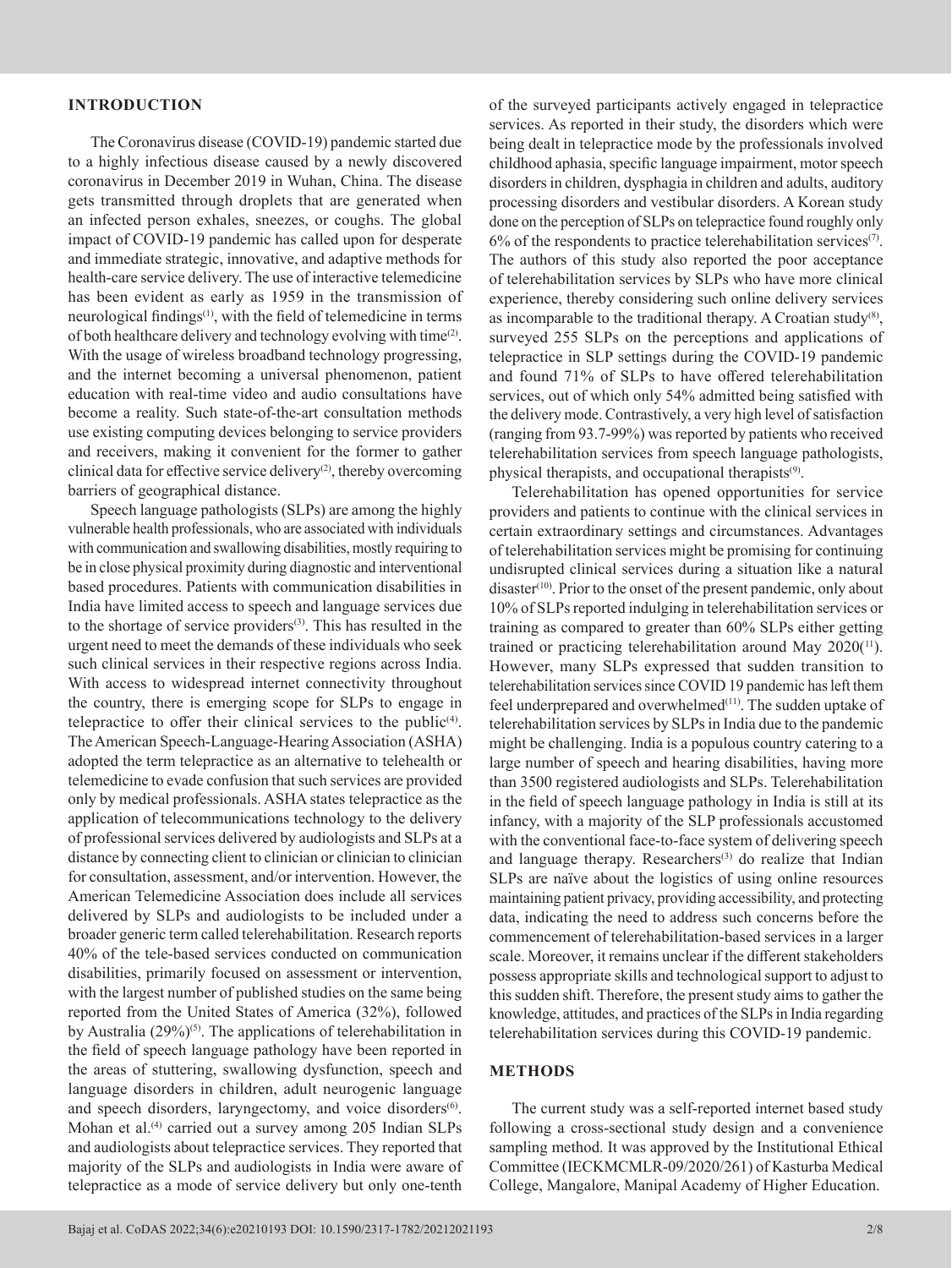# **Participants**

The developed survey was sent out to a total of 102 participants out of which all responded. The mean (SD) age of the participants was 28.5 (5.0), who were within the age range of 21 and 68 years. Table 1 depicts the demographic details of the participants.

# **Procedure**

The study was conducted in three phases wherein phase I involved the development and validation of the questionnaire; phase II involved data collection; and phase III involved data analysis.

## **Phase I: Development and validation of the questionnaire**

The questionnaire for the study was designed to explore the Knowledge, Attitudes, and Practices of SLPs regarding telerehabilitation services during the COVID-19 pandemic. The developed questionnaire was content validated by three SLPs with a minimum of 5 years of clinical and research experience. Each of the prepared items of the questionnaire were rated by the experts using a Likert rating scale of *very appropriate (score 4), appropriate (score 3), can't say (score 2), inappropriate (score 1),* and *very inappropriate (score 0).* An average of the scores for each item given by the three experts was calculated, with 4 being the maximum average score and 0 being the minimum average score possible. An average score of 3.8 (Content validity index of 0.95) was obtained, indicating an excellent content validity of the developed questionnaire. Suggestions and comments were incorporated from each of the experts. The final questionnaire which was designed in English did comprise of 24 items pertaining to the Knowledge, Attitudes

## **Table 1.** Demographic details of participants

and Practice of SLPs on the conduction of telerehabilitation services, and 7 items pertaining to the demographic details of the respondents. Responses for these items were collected through Likert rating scale *(strongly agree, agree, neutral, disagree, and strongly disagree),* yes-no-maybe format, open-ended, and multiple-choice format.

# **Phase II: Data collection**

The final questionnaire was entered into an online survey creator (Microsoft Form – part of Office 365) with a common link made available for the same. The link was then shared via WhatsApp (which is a cross-platform messaging service) to multiple speech and hearing professional groups. All participants were explained about the purpose of the study. The survey began with a brief description of the study, followed by an informed consent which was taken before the participants participated in the study. Participation towards this study was purely on voluntary basis. The data collection was carried out between 4<sup>th</sup> and 20<sup>th</sup> of July 2020. The average time taken to complete the questionnaire was 9 minutes. All responses were automatically saved online and could only be accessed by the authors. The questionnaire was administered during Unlock 2 process (which lasted between  $1^{st}$  and  $31^{st}$  July) as per the guidelines imposed by the Ministry of Home Affairs and the National Disaster Management Authority of India.

#### **Phase III: Data analysis**

Data analysis was performed using SPSS 16. Descriptive statistics was done to derive the frequency and percentage for discrete variables and mean and SD for continuous variables.

| Demographic Variables          | Characteristics       | Frequency (n)  | Percentage (%) |
|--------------------------------|-----------------------|----------------|----------------|
| Gender                         | Males                 | 10             | 9.80           |
|                                | Females               | 91             | 89.21          |
|                                | Prefer not to say     | 1              | 0.98           |
| Qualification                  | <b>BASLP</b>          | 23             | 22.55          |
|                                | <b>MASLP</b>          | 56             | 54.90          |
|                                | M.Sc. (SLP)           | 16             | 15.69          |
|                                | Ph.D.                 | $\overline{4}$ | 3.92           |
|                                | <b>Others</b>         | 3              | 2.94           |
| Clinical experience (in years) | $<$ 1                 | 4              | 3.92           |
|                                | $1 - 5$               | 58             | 56.86          |
|                                | $6 - 10$              | 22             | 21.57          |
|                                | $11 - 15$             | 9              | 8.82           |
|                                | $16 - 20$             | $\overline{4}$ | 3.92           |
|                                | >20                   | 5              | 4.90           |
| Work setting                   | Private               | 53             | 51.96          |
|                                | Hospital              | 33             | 32.35          |
|                                | Institution           | 23             | 22.55          |
|                                | Rehabilitation center | 8              | 7.84           |
|                                | <b>Others</b>         | 10             | 9.80           |

BASLP- Bachelor of Audiology and Speech Language Pathology; MASLP- Master of Audiology and Speech Language Pathology; M.Sc. (SLP)- Master of Science in Speech Language Pathology; Ph.D.- Doctor of Philosophy; n- number of participants belonging to the specified category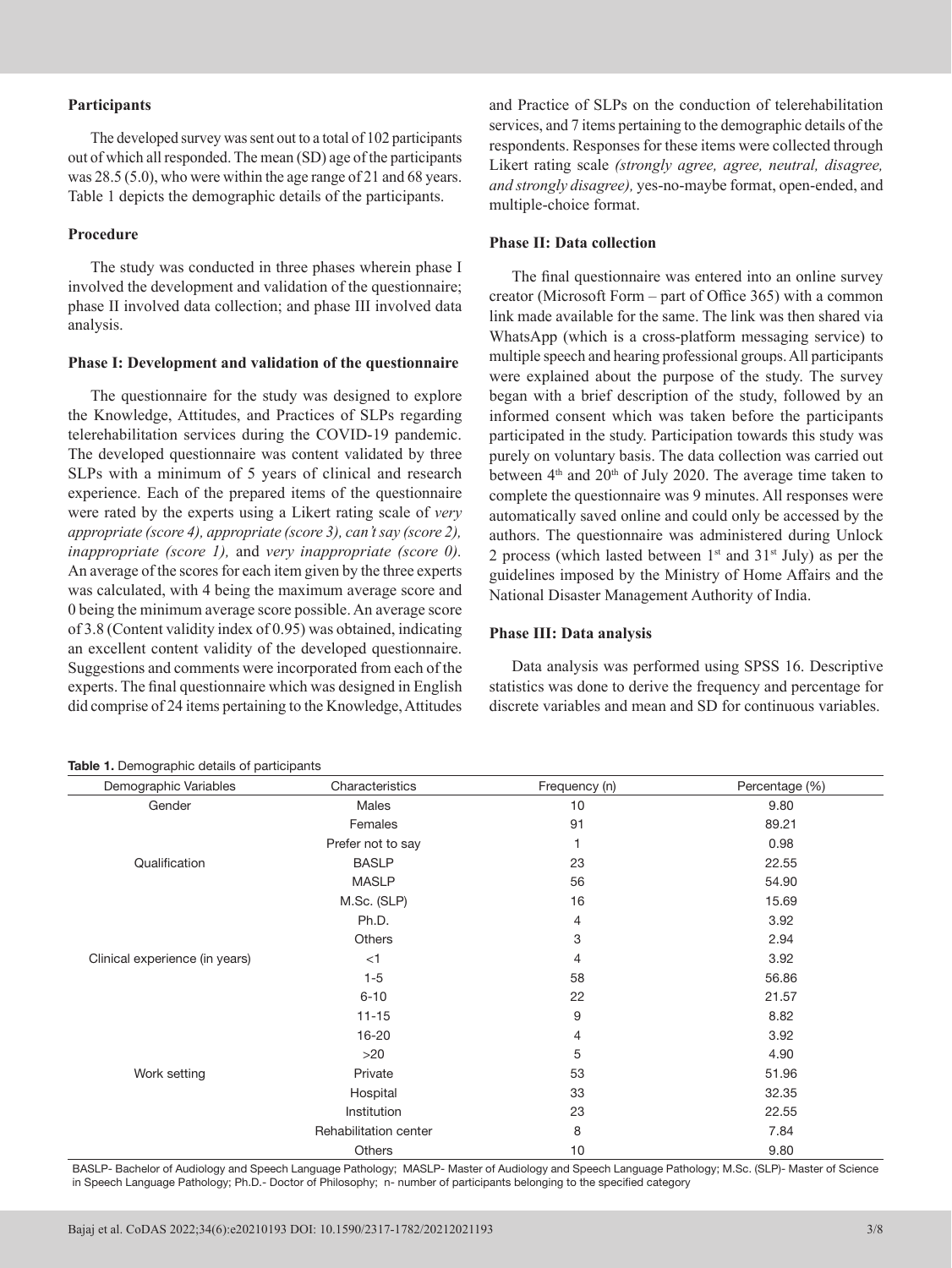# **RESULTS**

## **Knowledge of Telerehabilitation Services**

The questionnaire comprised of three questions pertaining to the knowledge of SLPs about telerehabilitation services. Participants were asked about their familiarity with telerehabilitation services before the pandemic, changes in their technical knowledge essential for telerehabilitation with pandemic, and their participation in any sort of technical orientation for this purpose. These items were rated by the participants as either 'yes', 'no' or 'maybe'. The findings of these results have been summarized in the Table 2.

# **Attitudes towards Telerehabilitation Services**

This section of the questionnaire comprised of eleven questions pertaining to the attitudes of the participants towards telerehabilitation services. Seven of these questions were rated by the participants to share their own feelings and perspectives about telerehabilitation, whereas in the rest of the four items, participants expressed their perception about what their clients/ patients seem to feel about the telerehabilitation services. Three of these four questions were rated by the participants, and one of the question pertaining to expectations of their patients from telerehabilitation services was collected in an open ended format. The attitude responses obtained for the rating based questions have been described in terms of frequency and percentages in Table 3.

When asked to describe the nature of expectations their patients had from telerehabilitation services, most of the participants shared that their patients expected the telerehabilitation services to possess similar quality as face to face therapy (20.8%) ensuring equivalent progress in patient in status like face to face therapy (13.1%). Some of the other patient expectations from telerehabilitation services as expressed by the participants were: to receive appropriate professional guidance and coaching (8.7%); to include novel and interactive activities during therapy to keep the pediatric patients engaged (5.4%); to optimize the frequency and duration of the therapy sessions (3.2%); and to ensure appropriate participations of the parent/caregiver during the telerehabilitation sessions (2.1%). Few participants also expressed that their patients expected a better feedback and counseling mechanism during the online sessions with some expecting the therapy charges to be relatively lesser for online mode of delivery.

## **Practices towards Telerehabilitation Services**

In this section of the questionnaire, participants were first asked to choose the online platforms from the given list that were being actively used by them to deliver the telerehabilitation services since the onset of pandemic. Table 4 depicts the percentage of participants using each of the online platforms.

The next few questions in this section provided an insight into the nature of clientele managed by the participants through telerehabilitation mode during the pandemic. Here, 41.18% SLPs expressed that they found it difficult to convince the patients/ caregivers to stay motivated during the course of telerehabilitation services while rest of the SLPs were either unsure or did not report this problem. Most of the SLPs also reported that it was easier to convince the existing patients for telerehabilitation services (62.75%) as compared to the new patients. When asked about the age group of their telerehabilitation clientele, most SLPs reported that major share of their client load through telerehabilitation mode were children (64%) followed by geriatrics (22%), adolescents (7%) and were adults (6%). Participants were further asked to list the communication disorders that they had been managing through telerehabilitation mode during the pandemic. Figure 1 describes the proportion of communication disorders as reported by the participants.



**Figure 1.** The percentage of the type of communication disorders SLPs provide telerehabilitation services

#### **Table 2.** Knowledge related measures related to telerehabilitation services

|                                                                                                           | Responses | Participants |
|-----------------------------------------------------------------------------------------------------------|-----------|--------------|
|                                                                                                           |           | $n (\%)$     |
| Were you familiar/or practiced telerehabilitation services before the occurrence of COVID-19 pandemic?    |           | 46 (45.09)   |
|                                                                                                           | No.       | 56 (54.90)   |
|                                                                                                           | Maybe     | <b>NA</b>    |
| Have your technical know-how pertaining to setting up and conducting telerehabilitation services improved | Yes       | 74 (72.55)   |
| after the occurrence of the COVID-19 pandemic?                                                            | No        | 5(4.90)      |
|                                                                                                           | Maybe     | 23 (22.55)   |
| Did you have any orientation/training on online consultation?                                             |           | 36 (35.29)   |
|                                                                                                           | <b>No</b> | 66 (64.71)   |
|                                                                                                           | Maybe     | <b>NA</b>    |

n- number of participants belonging to the specified category; NA- Not applicable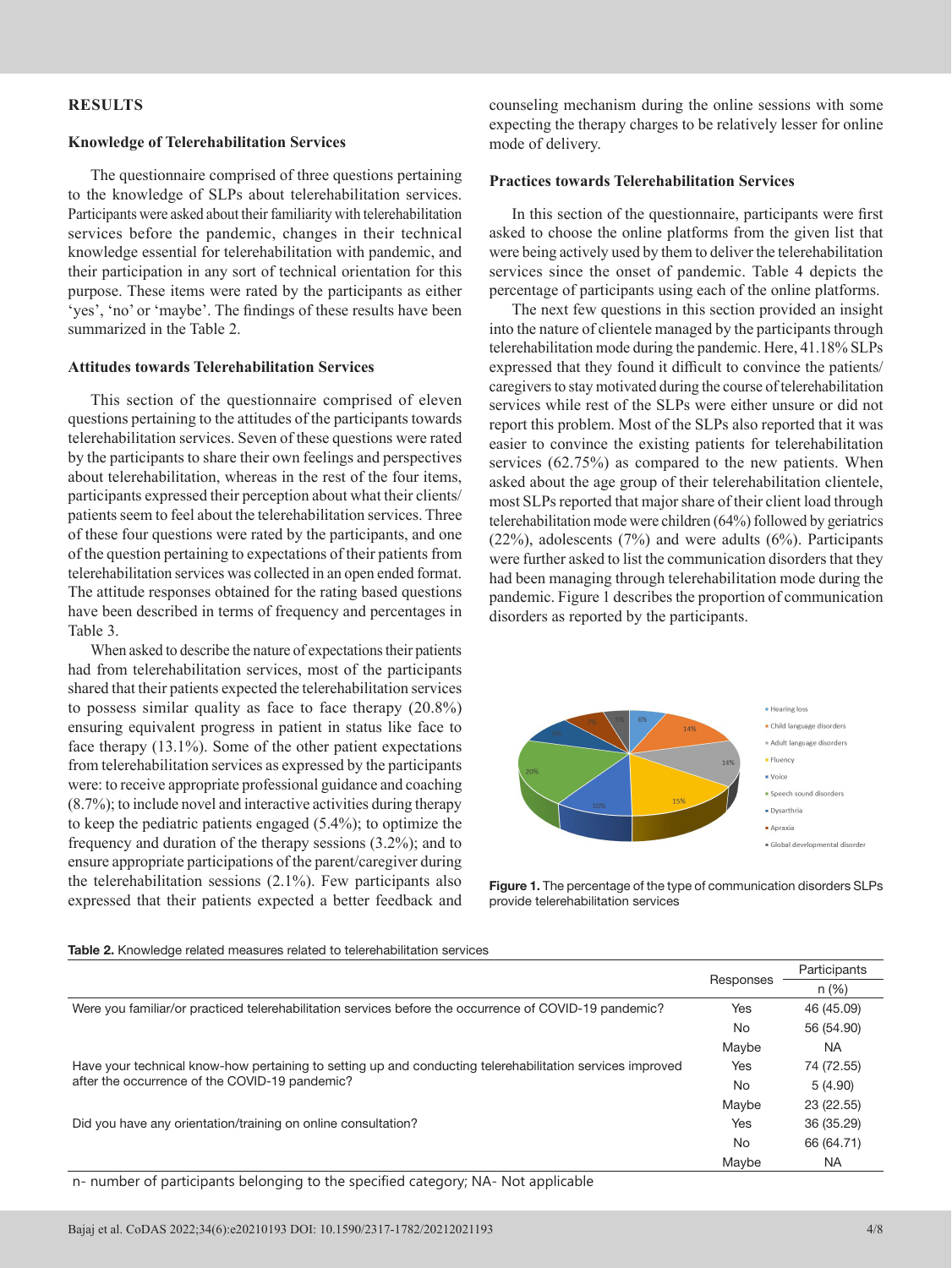| Table 3. Attitude related measures (agreeability) related to telerehabilitation services |  |  |  |
|------------------------------------------------------------------------------------------|--|--|--|
|------------------------------------------------------------------------------------------|--|--|--|

| Attitudes pertaining to self                                                                                                                                | Strongly<br>agree n<br>(%) | Agree n<br>(%) | Neutral n<br>(% ) | Disagree n<br>(% ) | Strongly<br>disagree n<br>(%) | Yes $n(\%)$ | No $n(\%)$ | Not sure<br>$n(\%)$ |
|-------------------------------------------------------------------------------------------------------------------------------------------------------------|----------------------------|----------------|-------------------|--------------------|-------------------------------|-------------|------------|---------------------|
| I feel it convenient to use<br>online platforms for providing<br>telerehabilitation services during the<br>COVID-19 pandemic                                | 23 (22.55)                 | 44 (43.14)     | 29 (28.43)        | 3(2.94)            | 2(1.96)                       |             |            |                     |
| I feel confident to use online<br>platforms for providing<br>telerehabilitation services during the<br>COVID-19 pandemic                                    | 19 (18.63)                 | 46 (45.10)     | 30 (29.41)        | 6(5.88)            | 0(0)                          |             |            |                     |
| I feel that my clinical skills are<br>becoming questionable after<br>beginning telerehabilitation<br>services.                                              | 5(4.90)                    | 10 (9.80)      | 23 (22.55)        | 43 (42.16)         | 20 (19.61)                    |             |            |                     |
| I feel that the telerehabilitation<br>services are not as effective as<br>direct consultation.                                                              | 23 (22.55)                 | 38 (37.25)     | 21 (20.59)        | 14 (13.73)         | 5(4.90)                       |             |            |                     |
| I feel incomplete after providing<br>telerehabilitation services.                                                                                           | 9(8.82)                    | 31 (30.39)     | 22 (21.57)        | 32 (31.37)         | 7(6.86)                       |             |            |                     |
| I feel concerned about the privacy<br>issues involved while using an<br>online platform for telerehabilitation<br>services.                                 |                            |                |                   |                    |                               | 49 (48.04)  | 29 (28.43) | 23 (22.55)          |
| I plan to continue providing<br>telerehabilitation services even after<br>the COVID-19 pandemic ends.                                                       |                            |                |                   |                    |                               | 45 (44.12)  | 25 (24.51) | 31 (30.39)          |
| Attitudes pertaining to patient's<br>perceptions                                                                                                            |                            |                |                   |                    |                               |             |            |                     |
| I feel that my patients have lost<br>their persistence and motivation<br>to attend speech therapy after the<br>occurrence of COVID-19 pandemic              | 5(4.90)                    | 25 (24.51)     | 35 (34.31)        | 31 (30.39)         | 5(4.90)                       |             |            |                     |
| I feel that my patients feel that it<br>is not worth spending money on<br>services that are provided in an<br>online platform compared to face-<br>to-face? | 7(6.86)                    | 21 (20.59)     | 29 (28.43)        | 35 (34.31)         | 9(8.82)                       |             |            |                     |
| My patients feel concerned about<br>the privacy issues involved while<br>using any online platform for<br>telerehabilitation services.                      |                            |                |                   |                    |                               | 26 (25.49)  | 46 (45.09) | 29 (28.43)          |

|  |                                     | Table 4. The percentage of participants using different platforms to |  |  |
|--|-------------------------------------|----------------------------------------------------------------------|--|--|
|  | provide telerehabilitation services |                                                                      |  |  |

| Online platforms       | Percentage of participants |
|------------------------|----------------------------|
| 1. WhatsApp            | 59%                        |
| 2. Zoom                | 70%                        |
| 3. Google handouts/Duo | 19%                        |
| 4. Skype               | 29%                        |
| 5. Face time           | 5%                         |
| 6. GoToMeeting         | 6%                         |
| 7. Facebook Messenger  | 4%                         |
| 8. Others              | 22%                        |

Participants were then asked to identify the communications disorders which they found to be challenging to handle through the online mode. A total of 16% of SLPs did not respond to this question. Out of those who responded, 43% of them found ASD to be the most challenging communication disorder to manage

Bajaj et al. CoDAS 2022;34(6):e20210193 DOI: 10.1590/2317-1782/20212021193 5/8

through online mode, followed by ADHD (14%), feeding/ swallowing related disorders (13%), speech sound disorders (12%), hearing impairment (10%). Management of other communication disorders like fluency disorders, voice disorders, dysarthria were found to be least challenging (4% - 7%). In the later section of the 'practices' domain, SLPs were asked to share certain logistic aspects of telerehabilitation services. Regarding the professional charges of the telerehabilitation services, 38% of the SLPs expressed that they continued to maintain the same charges for telerehabilitation services; 30% of SLPs shared that they charged lesser professional charges for telerehabilitation services as compared to face to face therapy, and 7% SLPs reported increased professional charges through online mode. Around 25% of SLPs chose not to comment on this.

Participants were then asked to list the practical challenges faced by them to plan and execute telerehabilitation services with their patients. Majority of the participants expressed that interference/distraction during screen time (61%) was the most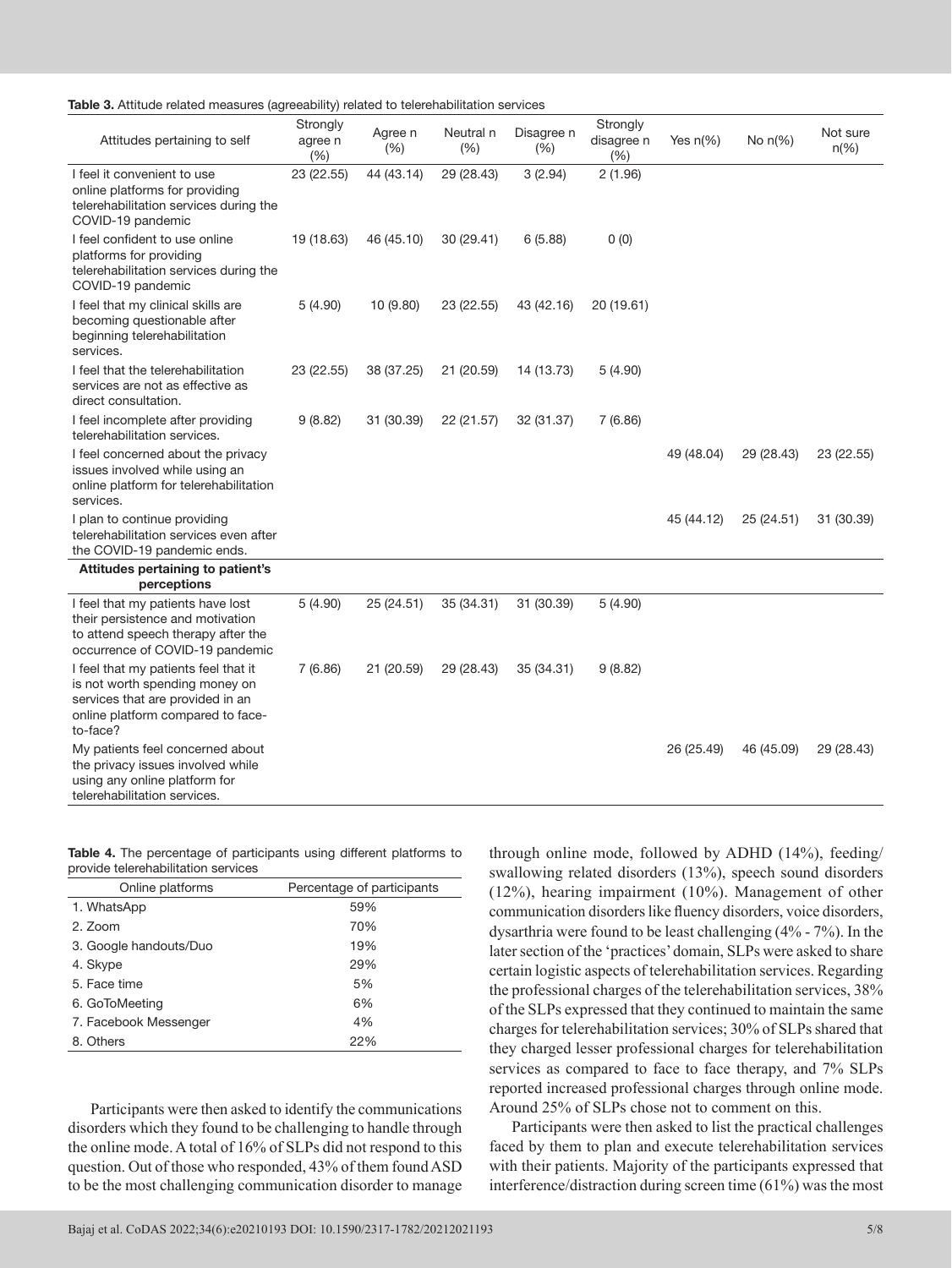

**Figure 2.** The percentage of SLPs and their patients having different technical challenges during telerehabilitation services

challenging aspect in telerehabilitation services. Many SLPs reported that guiding the patient/caregiver during the online session (48%), visual fatigue for the clinician and patients due to prolonged screen time (48%), and scheduling a convenient time suitable to the therapist and the patient (44%) were some of the significant challenges. Positioning/seating arrangement of the patient during the telerehabilitation session was also reported to be an important practical challenge by some of the SLPs (39%). Besides the practical challenges, participants also reported certain technical challenges faced by them and their patients during the telerehabilitation services. These technical challenges have been illustrated in Figure 2.

# **DISCUSSION**

The current study was planned to understand the knowledge, attitudes, and practices of SLPs in India pertaining to the telerehabilitation services provided during the COVID-19 pandemic. Speech language pathologists between a wide age range (21-68 years) did participate in the survey, with a major bulk of the population being between 20 and 40 years of age. This may not be a surprising trend, as the majority of technology-savvy consumers have been the younger population when compared to older individuals<sup>(12)</sup>. A similar pattern was evident in the clinical experience of the participants in the survey. Assuming that one may complete his/her post-graduation at around 22 or 23 years of age, and immediately beginning his/her professional career, one would gather a clinical experience of around 15 years by the time he/she reaches his late 30s. This was clearly reflected in the obtained responses, with almost 91% of the respondents being below 40 years of age. The participants did represent professionals from all types of work settings (private clinics, hospitals, institutes, and rehabilitation centers). When considering the gender distribution of the use of telerehabilitation services, a total of 89% of the participants were females when compared to males (10%), indicating a profound inclination towards the female gender, which is well established in the field of speech and language sciences<sup>(13)</sup>.

## **Knowledge of Telerehabilitation Services**

Around 45% of the participants did report of being familiar or practice telerehabilitation services during the pre-pandemic period, with the majority (52%) of the participants being private practitioners. However, 55% of the participants who were unfamiliar or lacked digital knowledge and competency<sup>(8,14)</sup>, or did not practice telerehabilitation services, were mostly professionals practicing at institutes, hospitals, and rehabilitation centers, wherein face-to-face speech and language therapy is generally enforced upon to maintain traditional standards. Though a large number of participants (73%) improved upon their technical know-hows of setting up and conduction of telerehabilitation services after the occurrence of the COVID-19 pandemic, a small majority (23%) were still unsure of the same. This could probably be since 66% of the participants were not oriented nor trained for the conduction of telerehabilitation, which is a major contributing factor, which has been previously reported as well<sup>(15)</sup>. These findings direct for a comprehensive training for SLPs for the conduction of telerehabilitation services which was also previously recommended by Mohan et  $al^{(4)}$ . Kim et al<sup>(7)</sup> also found Korean SLPs to exhibit an increased willingness to undergo such training programs regardless of their age, education, or career.

## **Attitudes towards Telerehabilitation Services**

Although the use of tele-based services was popularly becoming the new norm for service delivery among SLPs in India during the COVID-19 pandemic, it did not come without the cost of privacy. A total of 48% of the participants were concerned with their privacy using such delivery methods, although 28% of them were unconcerned. However, this was not the same when considering the patients, where only 25% did feel threatened by privacy issues than a vast majority (45%) who remained unthreatened by the same. Probably, since a majority (55%) of the SLPs who were unfamiliar/or did not practice telerehabilitation services, were compelled to initiate the same, would have resulted in an increase in the concerns they had towards privacy related issues. While, the patients who were the primary stakeholders of the healthcare delivery, would have been more worried of missing out on their regular therapy sessions due to the imposed lockdown, cause of which privacy would not have been their primary concern. However, 25% of the participants felt their patients were concerned. In a scoping review<sup>(16)</sup>, the authors did report one of the challenges faced while balancing privacy and confidentiality, and the patient needs, was the commercialization of patient data. It was therefore recommended to use participatory health-enabling technologies to ensure the protection of patient privacy and confidentiality(4,16) , and having strict guidelines and polices for secure service delivery<sup>(4)</sup>. When asked about the convenience and confidence felt while using online platforms for telerehabilitation during the pandemic, 43-45% of the participants did agree to the same, and also did plan on continuing tele-based services even after the COVID-19 pandemic ends. Such a decisional change in service delivery, realizing the use of tele mode to be encouraging and promising have been reported in other research as well $(17)$ , with telerehabilitation being found to be as effective as face-to-face therapy $(18)$ .

Telerehabilitation services are found to be a valid and reliable vehicle<sup>(19)</sup> for delivering communication and swallowing rehabilitation related services<sup>(4)</sup>, with a capacity to enhance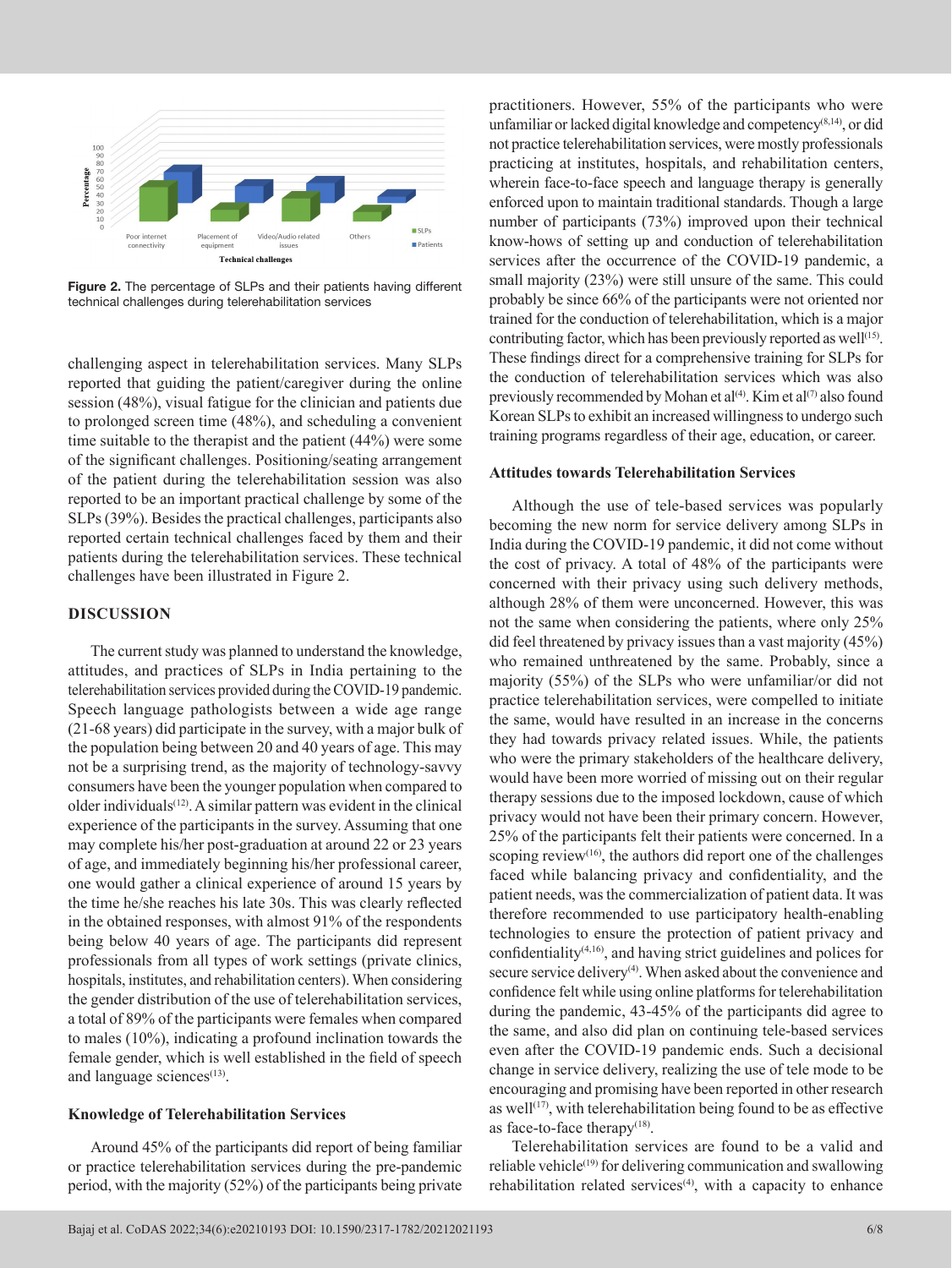functional outcomes by enabling generalization of intervention effects within the person's daily environment, permitting monitoring of the same on a long-term basis<sup>(6)</sup>. It was also reported that clinicians can optimize the intensity, duration, and timing of therapy when using telerehabilitation services, which was not possible when following the traditional faceto-face treatment protocols<sup>(20)</sup>. However, in the current survey around 28% of the participants reported to be neutral to this feeling. Although 23-37% of the participants agreed that telerehabilitation services lacked acceptance<sup>(14)</sup> and were not as effective as direct consultation<sup> $(7,8)$ </sup>, a small majority  $(5-14%)$ were not of the same opinion.

When asked questions pertaining to their patient's persistence and motivation levels to attend telerehabilitation services after the occurrence of the COVID-19 pandemic, around 5% of the participants strongly agreed that patient's did lose their persistence and motivation when compared to the pre-pandemic period, with 7% of them feeling less worthy of spending money on such services when compared to the traditional face-to-face/ direct therapy, which was noted in a previous study as well $(21)$ . However, 29-34% of the participants were neutral to this perception. Considering their clinical expertise after beginning telerehabilitation services, 62% of the participant's felt no change in the same, though 15% reported otherwise. Around 39% of the participants were left with the feeling of being incomplete after providing telerehabilitation services, mostly because of this sudden change in mode, and also probably wanting a direct interaction. Such use of hybrid methods to maintain service standards has been previously reported<sup>(22)</sup>. But 37% of the participants were not of the same opinion.

# **Practice towards Telerehabilitation Services**

When considering the type of online platforms used by the participants for delivering telerehabilitation, a major proportion of the participants used Zoom (70%) and WhatsApp Messenger (59%). Other studies also did report the use of video-based platforms such as Skype<sup>(23)</sup> and Face time<sup>(24)</sup> which was used in the current study as well. On examining the responses obtained by the participants pertaining to the type of population who were provided with telerehabilitation services, results did indicate the pediatric population to be the biggest  $(64%)$  stakeholders<sup>(25)</sup>. This is however not uncommon due to the fact that communication disabilities in children may arise from a result of a variety of conditions<sup>(26)</sup>. The pre-school group make up a majority of the pediatric clinical population who require speech and language therapy services, as currently school teachers are getting equipped in the identification of communication and learning challenges in young students. In the current study, irrespective of the age of the patient, it was noted that 20% of telerehabilitation services were provided for patients with speech sound disorders, followed by 14-15% for child language disorders, adult language disorders, and fluency related disorders. Patients with dysarthria and apraxia, and global developmental disorders made up 5-9% of the population receiving telerehabilitation services. Since the participants in the current study were primarily private practitioners, and professionals working in hospitals and institutes,

the type of disorders catered by them are diverse, compared to rehabilitation centers which generally focuses on handling specific disabilities. Patients with autism spectrum disorders (ASD) were the most common (30%) and most challenging (43%) disability while providing telerehabilitation services, possibly due to the wide range of coexisting disorders and problems observed in this population $(27)$ . The current study also reports of providing telerehabilitation services for individuals with ADHD, voice disorders, intellectual disabilities, feeding/ swallowing disorders, and hearing loss. Although the SLPs perception of the benefit of telerehabilitation across disorders was not the objective of the current study, results did indicate the latter $(9)$  to be more challenging.

Considering India being a relatively less developed country, numerous challenges and barriers were faced during the telerehabilitation. A few of the challenges reported by Rao and Yashaswini<sup>(3)</sup> were service delivery policy, evidence-based practice measures, privacy and confidentiality on using e-platforms, ethical considerations, cost-benefit, and risk analysis, and data protection. Regina Molini-Avejonas et al<sup>(5)</sup> claimed that the barriers pertaining to tele practice services generally does pertain to technology, acceptance, training, recognition, and therefore the regulation of such services requires to be addressed immediately. Similar to the other studies reported in literature, the technical challenges encountered during telerehabilitation services in the current study (by both SLPs and their patients) included slow internet connectivity  $(39-43\%)^{(28)}$ , video/audio issues  $(25-29\%)^{(28)}$ , and equipment placement  $(15-21\%)^{(29)}$ . Such technical issues encountered during telerehabilitation services by the participants of the current study would have influenced a majority of the SLPs (38%) to retain the same charges, and some (30%) even to decrease the same. Such issues probably would have resulted in the SLPs (41%) failing to convince the patients/caregivers to stay motivated during the course of the telerehabilitation service, as lack of patient participation and poor adherence to telerehabilitation services have been previously reported as well<sup>(30)</sup>, which can be attributed to the tele sessions being inconvenient and time consuming, especially between their regular busy work schedule<sup>(8)</sup>. A secure professional and personal bond created between the SLP and the patient, would have helped the SLPs (63%) to continue their services (via tele) in spite of the pandemic situation. Other major practical challenges faced by SLPs while providing telerehabilitation services may be a result of this service delivery approach which is new to almost 50% of the participants in the current study. Keck and Doarn<sup>(22)</sup> does suggest SLPs to use hybrid (conventional and tele-based) methods to maintain service standards, as the use of advanced technology has limitations in the application of telehealth. They also indicated that although technological hardships were not reported as the primary cause of discontinuation of telehealth services by the practitioners, visual and audio disturbances were largely related with videoconferencing.

#### **CONCLUSION**

The COVID-19 pandemic has resulted in a surge of telerehabilitation services delivered by SLPs across the world.